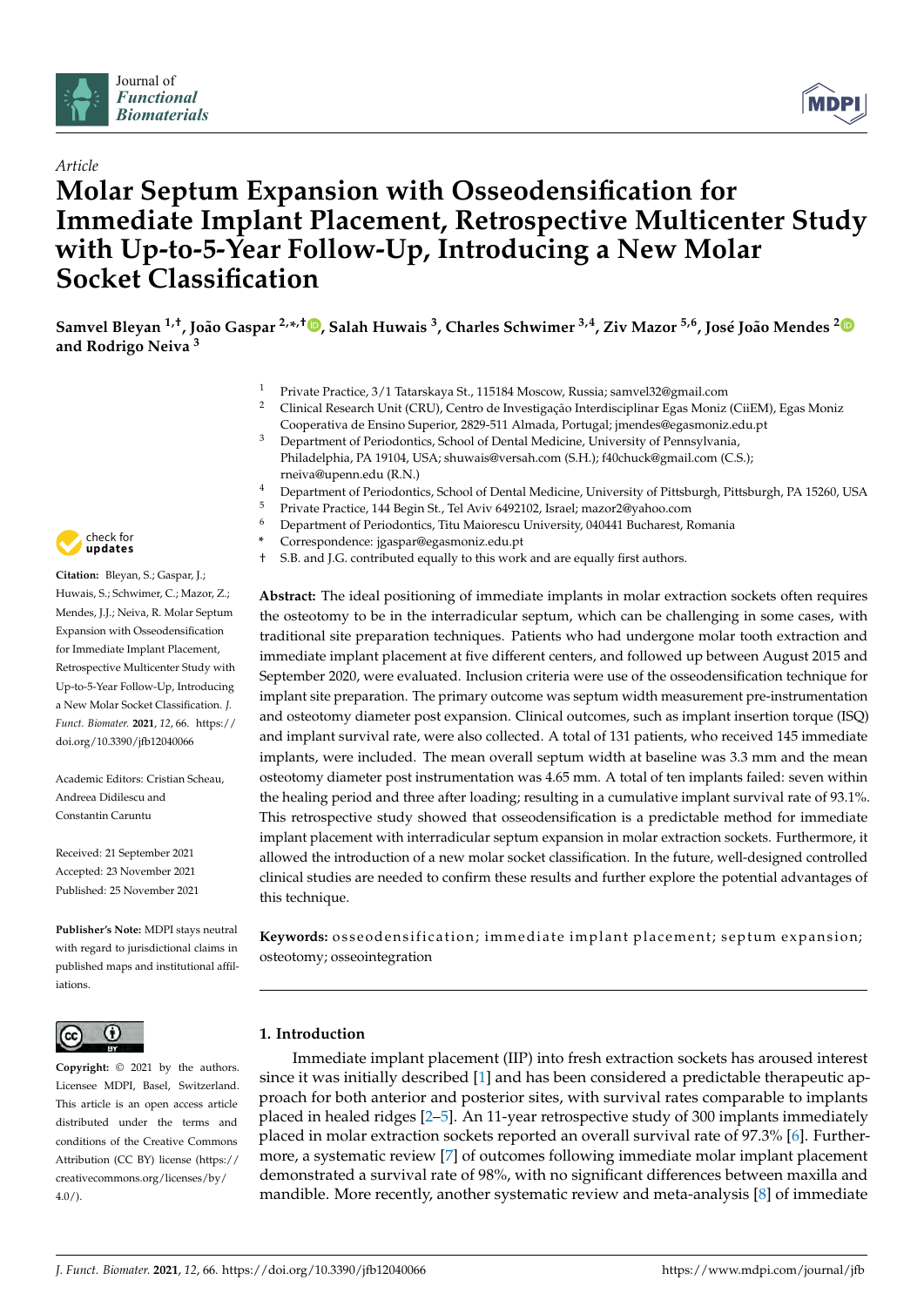implants in molar extraction sites demonstrated success rates of 93.3% after 1 year of follow-up.

This treatment alternative offers several advantages in comparison to the classic delayed approach, namely a single surgical intervention, with a reduction in overall treatment time and, therefore, increased patient satisfaction [\[9,](#page-13-6)[10\]](#page-13-7). However, its success was reported to be influenced by several factors, including the need for atraumatic extraction to preserve favorable socket anatomy, as well as the effect of site instrumentation to achieve an adequate initial implant stability [\[9\]](#page-13-6). Implant primary stability and adequate insertion torque are considered critical aspects for successful IIP [\[5](#page-13-2)[,6](#page-13-3)[,11,](#page-13-8)[12\]](#page-13-9). Several challenges have been described in achieving initial stabilization in molar extraction sockets. These include the width of the extraction socket, poor bone quality, inadequate interradicular bone septum width, and anatomical limitations beyond the apex of the roots, such as the inferior alveolar canal in the mandible or the maxillary sinus in the maxilla [\[13\]](#page-13-10). Thus, flapless tooth extraction with minimal trauma and gentle separation of the roots is essential to preserve a favorable anatomy and to allow the placement of the implant within the socket itself, when needed [\[10,](#page-13-7)[14\]](#page-13-11). In addition, implant primary stability and insertion torque is related to the density of the bone pre and post site preparation. Bone density is known to have a direct effect on implant stability, as the denser the bone surrounding the osteotomy walls, the higher the insertion torque and the ISQ values [\[15\]](#page-13-12). Both these parameters are influenced by the drilling protocol [\[16,](#page-13-13)[17\]](#page-13-14), so enhancing the bone density during osteotomy preparation may improve clinical success, especially in the maxilla, due to its typically lower bone density compared to the mandible [\[18\]](#page-13-15).

Smith and Tarnow [\[14\]](#page-13-11) classified molar sockets based on the amount of interradicular septal bone in relation to implant placement into three types: Type A sockets have sufficient septal bone bulk to circumferentially contain the implant. Type B sockets have enough septal bone bulk to stabilize the implant, but not fully surround it. On the other hand, Type C sockets have insufficient septal bone to stabilize the implant without engaging the socket walls, so this would either indicate the placement of ultra-wide diameter implants or a delayed placement approach. According to several authors [\[19–](#page-13-16)[21\]](#page-13-17), immediate implant placement in molar extraction sockets using ultra-wide implants demonstrates a predictable outcome, with reduced bone loss and stable soft and hard tissue conditions. However, in a systematic review [\[7\]](#page-13-4) conducted in 2016, ultra-wide implants (>6–9 mm) were found to have a significantly higher failure rate than implants of 4 to 6 mm diameter. More recently, Ragucci et al. [\[8\]](#page-13-5) also recommended the use of implants of <5 mm diameter for immediate placement in molar extraction sockets. Therefore, implant placement in the interradicular septum is usually considered the best option for an immediate molar implant, not only in terms of correct 3D positioning, but also regarding implant survival [\[10\]](#page-13-7).

Recently, a novel non-subtractive surgical technique for implant site preparation termed osseodensification (OD) was introduced [\[22\]](#page-13-18). Contrary to traditional extractive drilling protocols, it preserves bone and enhances its plasticity, utilizing specially designed burs that rotate in a non-cutting (counter-clockwise) direction to gradually expand the osteotomy, while simultaneously compacting bone into its trabecular spaces, increasing the density of the site [\[22](#page-13-18)[–25\]](#page-13-19). Furthermore, OD was shown to enhance implant primary stability, due to the compaction auto-grafting and the associated spring-back effect [\[22](#page-13-18)[,26\]](#page-13-20); increasing bone-to-implant contact (BIC) upon implant placement [\[24,](#page-13-21)[25\]](#page-13-19). These autografted bone particles in the trabecular spaces act as nucleation for faster bone formation around the implant, potentially shortening the healing time [\[23](#page-13-22)[–25](#page-13-19)[,27\]](#page-13-23). Large-animal histological studies have demonstrated that this high stability at the day of surgery is maintained throughout the implant healing process, regardless of the implant macroor micro-geometry [\[24,](#page-13-21)[25,](#page-13-19)[27\]](#page-13-23). In a recent multicenter controlled clinical trial, OD also demonstrated significantly higher insertion torque and ISQ values compared to conventional subtractive drilling for all implant dimensions, with the exception of short implants, regardless of the jaw and area operated, and irrespective of the evaluation period [\[28\]](#page-14-0). Osseodensification's ability to plastically expand trabecular bone with compaction auto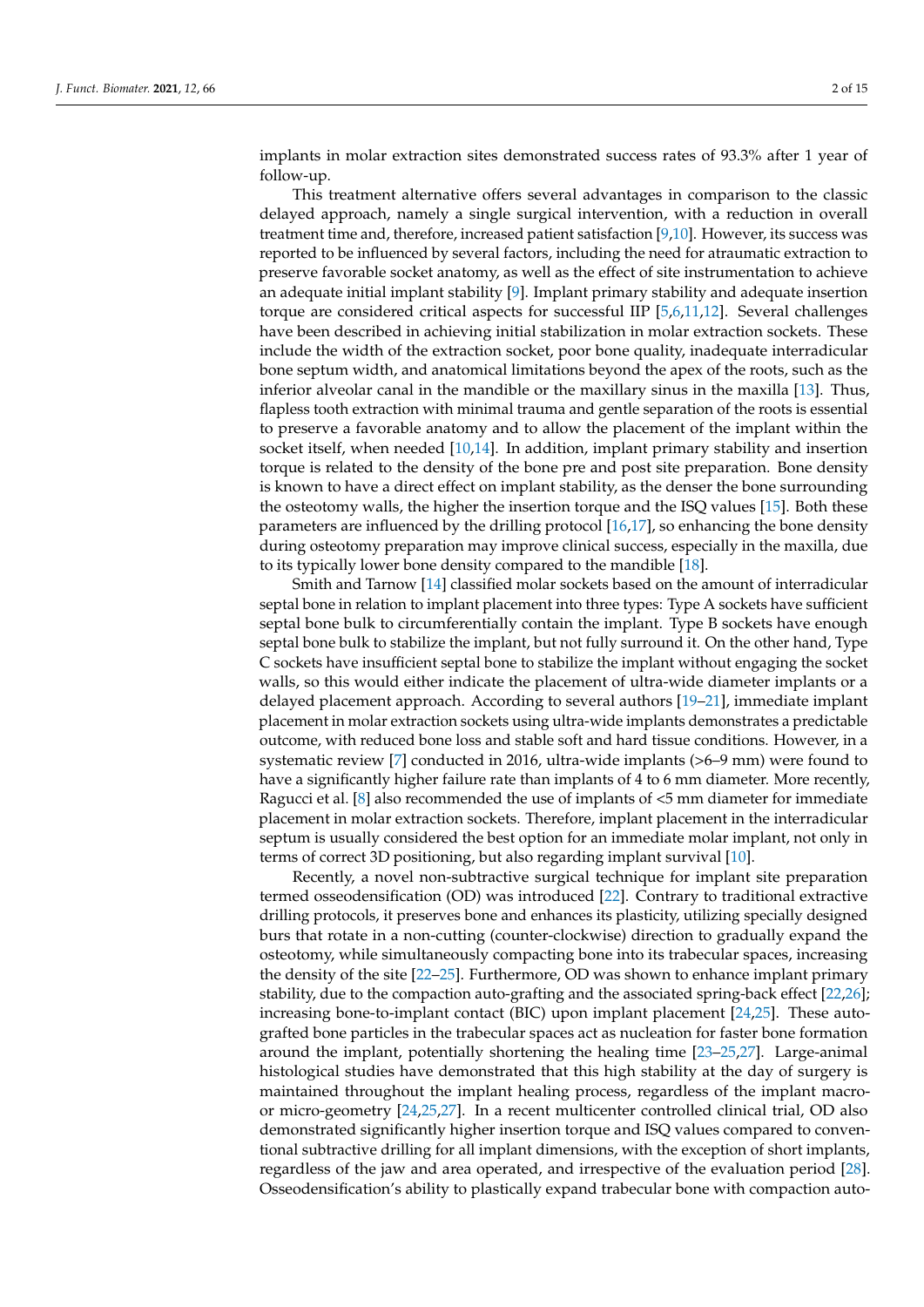grafting, to facilitate implant placement with sufficient stability and adequate healing in sites with less than optimum bone quantity and quality, was documented in both in vivo and clinical data [\[23](#page-13-22)[,29\]](#page-14-1). Trisi et al. [\[23\]](#page-13-22) was able to demonstrate, in a large animal histological study, the predictability of placing a 5-mm implant in 5-mm wide ridge in sheep iliac crest with adequate healing. Koutouzis and Huwais [\[29\]](#page-14-1) confirmed his findings in a clinical controlled study that demonstrated a 93% success rate for 38 implants placed in plastically expanded alveolar ridges via osseodensification in 21 patients. In addition to ridge plastic expansion, osseodensification has also been reported to enhance dental implant's short and long-term success rate, regardless of their macro- or micro-geometry, in several clinical scenarios, including immediate loading  $[30-32]$  $[30-32]$ , as well as to facilitate implant placement in conjunction with crestal sinus graft, with a high success rate [\[33](#page-14-4)-35].

The aim of the present multicenter retrospective study was to assess the effectiveness of interradicular septum expansion with osseodensification site preparation for immediate implant placement in molar extraction sockets.

#### **2. Materials and Methods**

This retrospective analysis followed the World Medical Association Declaration of Helsinki and the directives given by the Egas Moniz Ethics Commission (CEEM) at Egas Moniz Cooperativa de Ensino Superior, Monte de Caparica, Portugal, which does not require ethical approval for retrospective clinical studies.

An informed consent form was signed by all patients included in the study, both for the clinical procedure and follow-up appointments. All treatment steps and data collection were part of the routine procedures at the centers, and no extra measures were taken for the purpose of the study. All examiners were blind, since a random case number was allocated to the extracted data, ensuring patient anonymity and data protection. The study was structured following the STROBE statement [\[36\]](#page-14-6).

#### *2.1. Selection Criteria and Surgical Technique*

Patients who had undergone molar tooth extraction and immediate implant placement with osseodensification at five different centers (S.B., J.G., S.H., C.S., Z.M.), followed up between August 2015 and September 2020, were evaluated. Inclusion criteria included patients with molar extraction sockets that had an interradicular septum of at least 2.5 mm width, use of the osseodensification technique for implant site preparation, and follow-up of a minimum of 12 months after loading with a definitive implant-supported restoration. Exclusion criteria comprised an initial septum width <2.5 mm, history of radiotherapy, bisphosphonate medication, active periodontal disease, uncontrolled diabetes, heavy smoking (>20 cigarettes/day), and local acute apical abscess. All patients had a cone beam computed tomography (CBCT) prior to surgical procedure.

All interventions were performed by experienced surgeons, who followed standardized surgical technique. After local anesthesia with articaine (4%) and epinephrine (1:200,000), flapless tooth extraction, as atraumatic as possible, was performed after separation of the roots with a long thin diamond bur, in order to preserve the interradicular bone and the general socket anatomy. The socket was then thoroughly curetted to detach any granulation tissue that could potentially impair healing.

Septum width was directly measured post molar extraction. Measurement was recorded at the narrowest width of the septum. Implant site preparation started with a pilot drill, in clockwise motion, in the center of the septum, until 1 mm deeper than the planned implant length. Densah® Burs (Versah, LLC, Jackson, MI, USA) were then sequentially used in OD mode (counterclockwise, drilling speed 800–1500 rpm, with copious irrigation) in small increments to gradually expand the osteotomy, until reaching the desired width for the planned implant diameter (Figure [1\)](#page-3-0).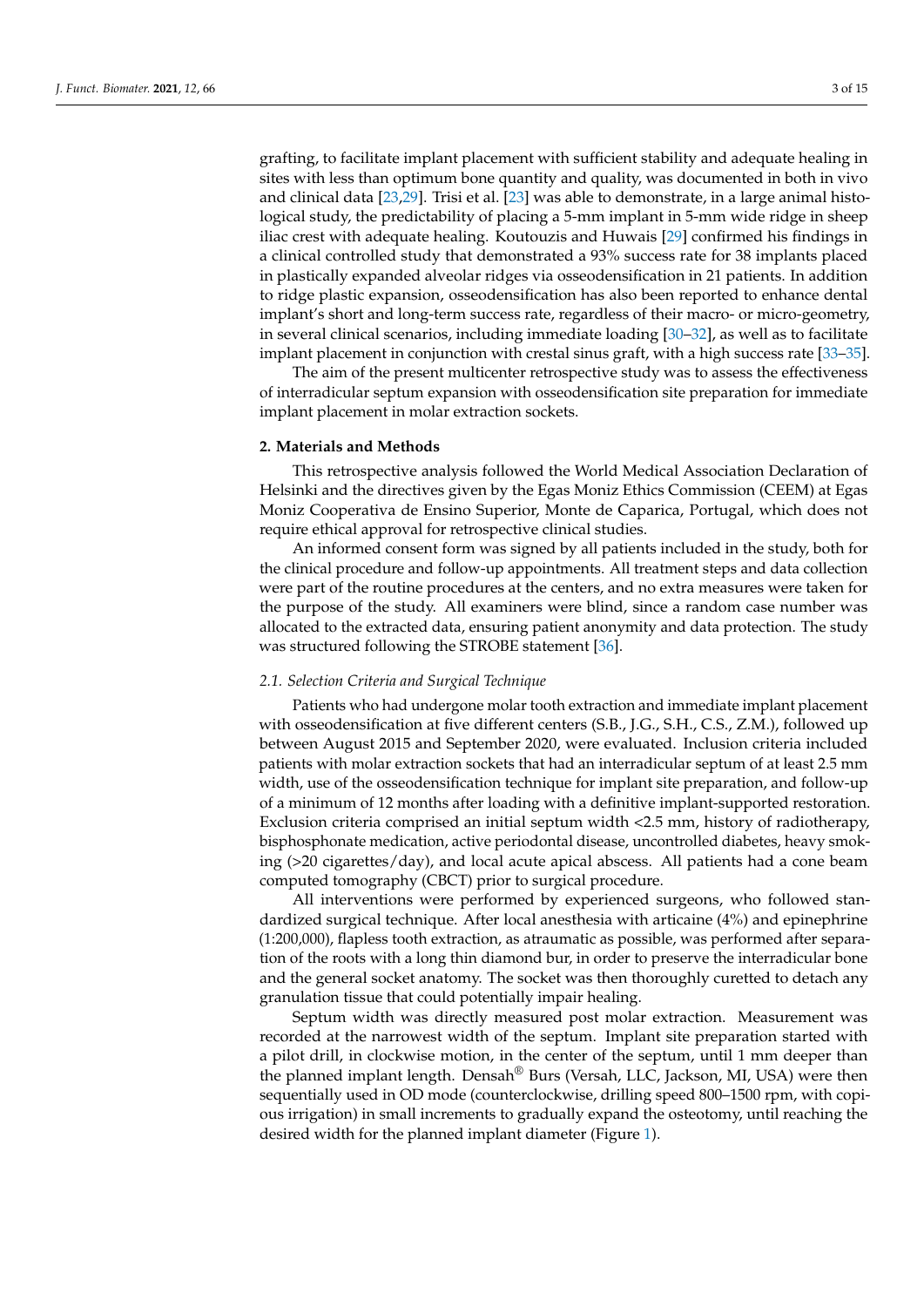<span id="page-3-0"></span>

**Figure 1.** Clinical examples of interradicular septum expansion after implant site preparation with **Figure 1.** Clinical examples of interradicular septum expansion after implant site preparation with osseodensification ((**A**). Mandibular first molar; (**B**). Maxillary second molar). osseodensification ((**A**). Mandibular first molar; (**B**). Maxillary second molar).

Osteotomy diameter as a reflection of septum width expansion was then directly Osteotomy diameter as a reflection of septum width expansion was then directly measured and recorded after site instrumentation. Although each center used the implant measured and recorded after site instrumentation. Although each center used the implant company of their choice, all implants placed were conical, bone-level, and with internal company of their choice, all implants placed were conical, bone-level, and with internal connection (Table [1\)](#page-3-1). After implant placement at the adequate depth, the gaps were with allograft or alloplastic, depending on each center's preference and either a filled with allograft or alloplastic, depending on each center's preference and either a customized or a large stock sealing healing abutment was placed, with no attempt to customized or a large stock sealing healing abutment was placed, with no attempt to coronally advance the flaps for primary intention healing. The insertion torque value registered, and implant stability was measured using resonance frequency analysis, was registered, and implant stability was measured using resonance frequency analysis, immediately after implant insertion (primary stability) and after healing, before final immediately after implant insertion (primary stability) and after healing, before final impression (secondary stability). impression (secondary stability).

| <b>Implant Company</b> | Number of Implants Placed | Number of Implants Failed |  |
|------------------------|---------------------------|---------------------------|--|
| Dentium                | 35                        |                           |  |
| Adin                   | 35                        | 3                         |  |
| Megagen                | 26                        |                           |  |
| Neobiotech             | 21                        | 2                         |  |
| Zimmer                 | 14                        | 3                         |  |
| Paltop                 | 6                         | 0                         |  |
| IDI                    | 5                         | 0                         |  |
| Nobel Biocare          | 3                         |                           |  |
| Total                  | 145                       | 10                        |  |

<span id="page-3-1"></span>**Table 1.** Overview of implants included in the retrospective analysis. **Table 1.** Overview of implants included in the retrospective analysis.

The osseointegration period varied according to the decision of each clinician, based The osseointegration period varied according to the decision of each clinician, based<br>decision of 3  $\mu$ on the records mentioned above and on bone quantity and quality, with a minimum of<br>2. months. Despite not following a standardized medication protocol, all patients were prescribed post-operative antibiotics for 7–10 days, based on each center's preference. prescribed post-operative antibiotics for 7–10 days, based on each center's preference.3 months. Despite not following a standardized medication protocol, all patients were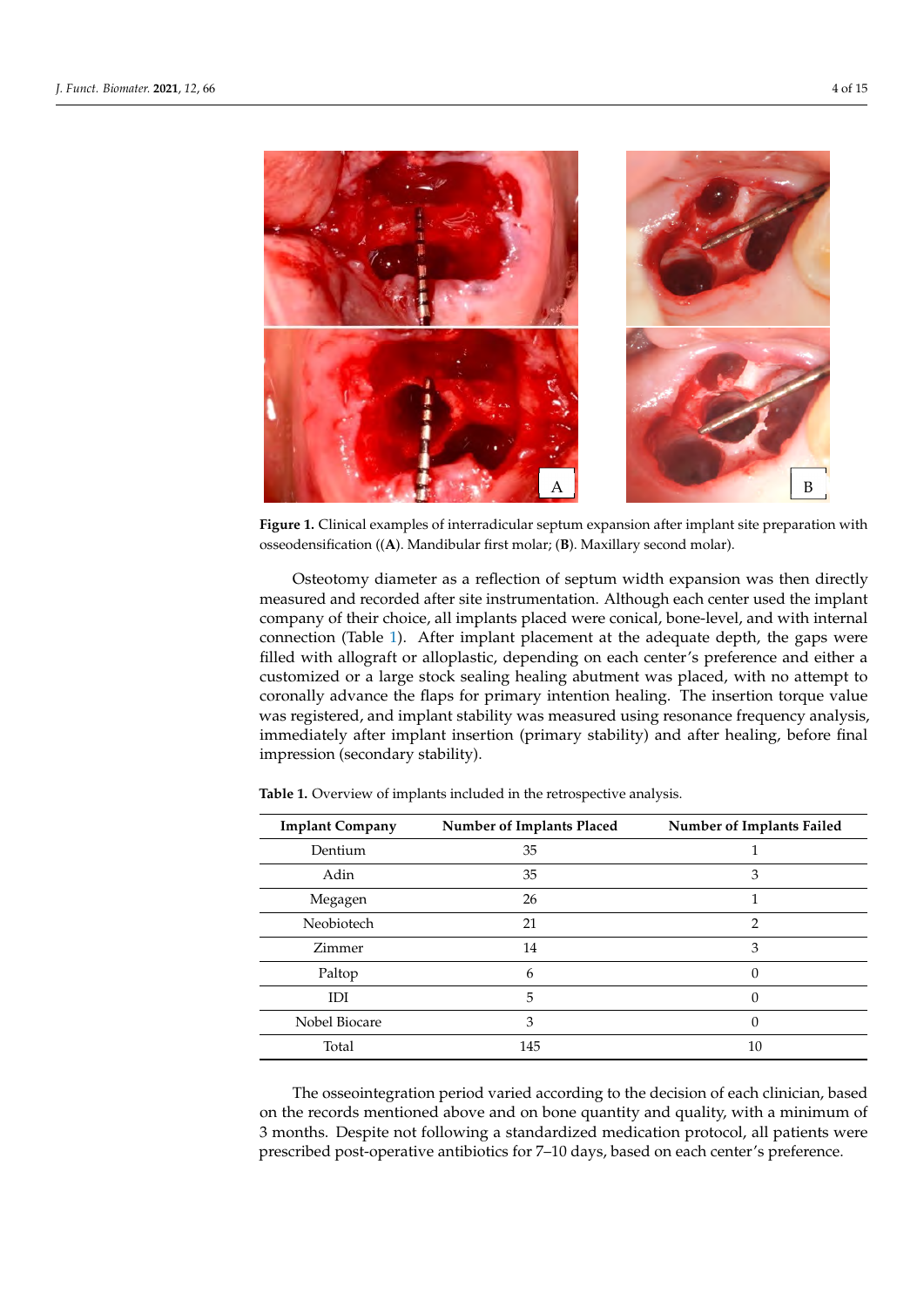### *2.2. Variables and Statistics 2.2. Variables and Statistics*

Data regarding patient characteristics (age and gender); tooth location; date of surgical Data regarding patient characteristics (age and gender); tooth location; date of and restorative procedure; septum width before and after site preparation and expansion; insertion torque and ISQ at baseline and after osseointegration; implant width and length; time of loading; osseointegration success rate; and final follow-up appointment were collected from the patients' clinical files. The primary outcome was septum width measurement pre-instrumentation and osteotomy diameter post expansion. Descriptive statistics were conducted using  $IBM^{\circledR}$  SPSS $^{\circledR}$  Statistics software (SPSS for Mac, Version 26.0. SPSS Inc. Chicago, IL, USA). A Kaplan–Meier curve was used to analyze the survival rate of implants placed. This curve was adjusted to 12 months, because it was the minimum follow-up common to all implants.

### **3. Results 3. Results**

A total of 131 patients, 90 women and 41 men, with a mean age of 52 years (range A total of 131 patients, 90 women and 41 men, with a mean age of 52 years (range 27– 27–80), who received 145 immediate implants in molar extraction sockets, were included (Figure [2\)](#page-4-0). The mean follow-up of the included patients was 36 months (range 12–60 months). (Figure 2). The mean follow-up of the included patients was 36 months (range 12–60 Reasons for tooth extraction were endodontic treatment failure, root fracture, or nonrestorable teeth. No extracted teeth sockets for periodontal reasons were included.

<span id="page-4-0"></span>

**Figure 2.** Flowchart representative of implants included in the retrospective analysis. **Figure 2.** Flowchart representative of implants included in the retrospective analysis.

A total of 87 implants were placed in the mandible (72 in first molar sites and 15 in A total of 87 implants were placed in the mandible (72 in first molar sites and 15 in second molar sites) and 58 in the maxilla (53 in first molar sites and 5 in second molar second molar sites) and 58 in the maxilla (53 in first molar sites and 5 in second molar sites), as shown in Fig[ure](#page-5-0) 3. Maxillary sockets had higher mean values of interradicular septum width compared to those in the mandibular, as described in Fi[gu](#page-5-1)re 4.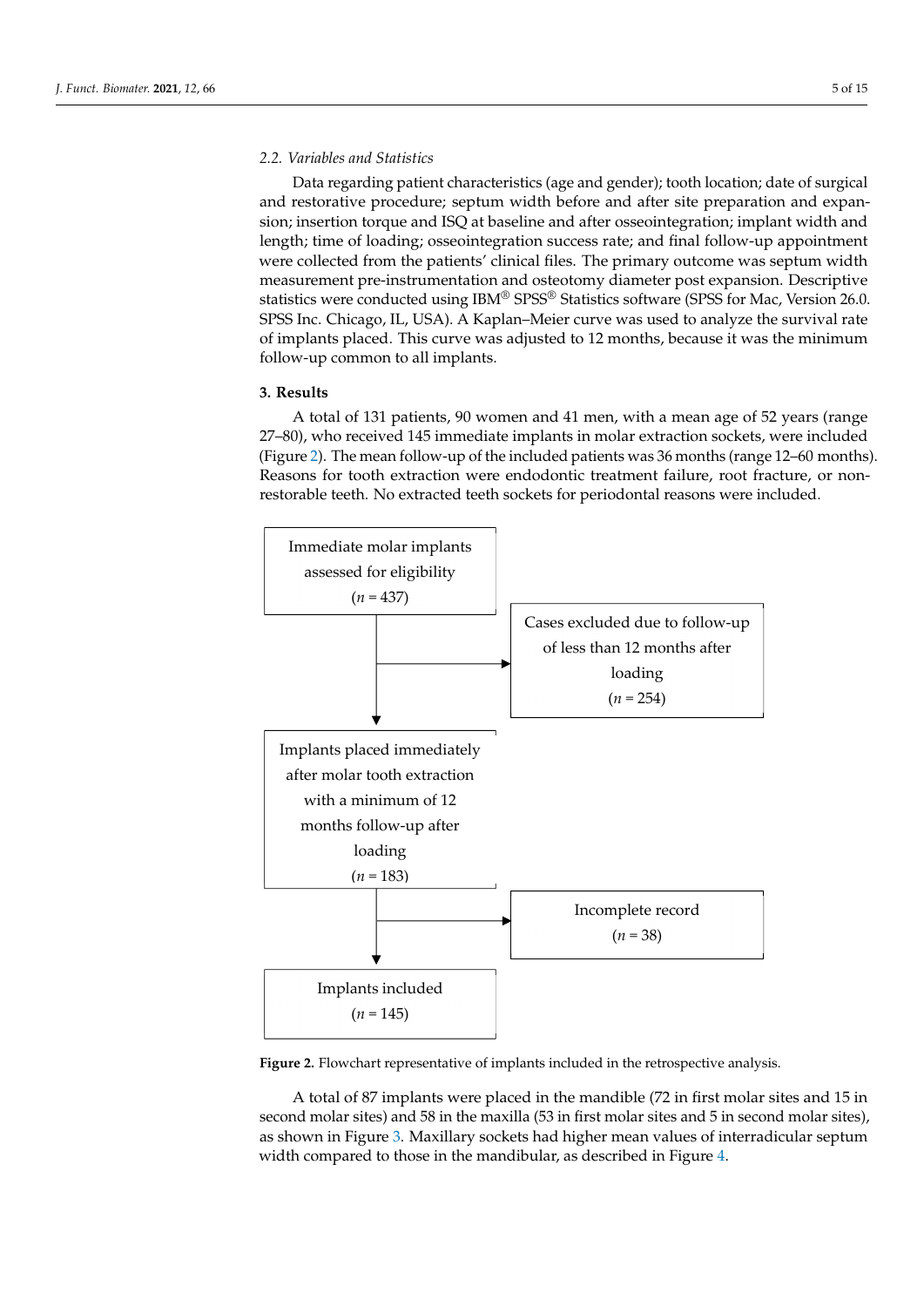<span id="page-5-0"></span>

**Figure 3.** Number of implants placed, according to tooth position. **Figure 3.** Number of implants placed, according to tooth position.

<span id="page-5-1"></span>

Osteotomy Diameter Post-expansion with Osseodensification

**Figure 4.** Mean septum width before instrumentation and osteotomy diameter post-expansion<br>with osseodonsification diameter post instrumentation. with osseodensification.

The mean overall septum width at baseline was 3.3 mm, and the mean osteotomy diameter post instrumentation was 4.65 mm after exp[an](#page-6-0)sion with osseodensification (Figure 5).

michant stability was included by both insertion torque  $(1 \text{ V})$  and  $15Q$  values. If  $\text{V}$  was higher in the mandible (mean 46.72 N cm; range 30–60 N cm) than in the maxilla (mean 41.12 N cm; range 20–60 N cm), with an overall mean value of  $44.48 \pm 8.2$  N cm (Figure [6\)](#page-6-1). Implant stability was measured by both insertion torque (ITV) and ISQ values. ITV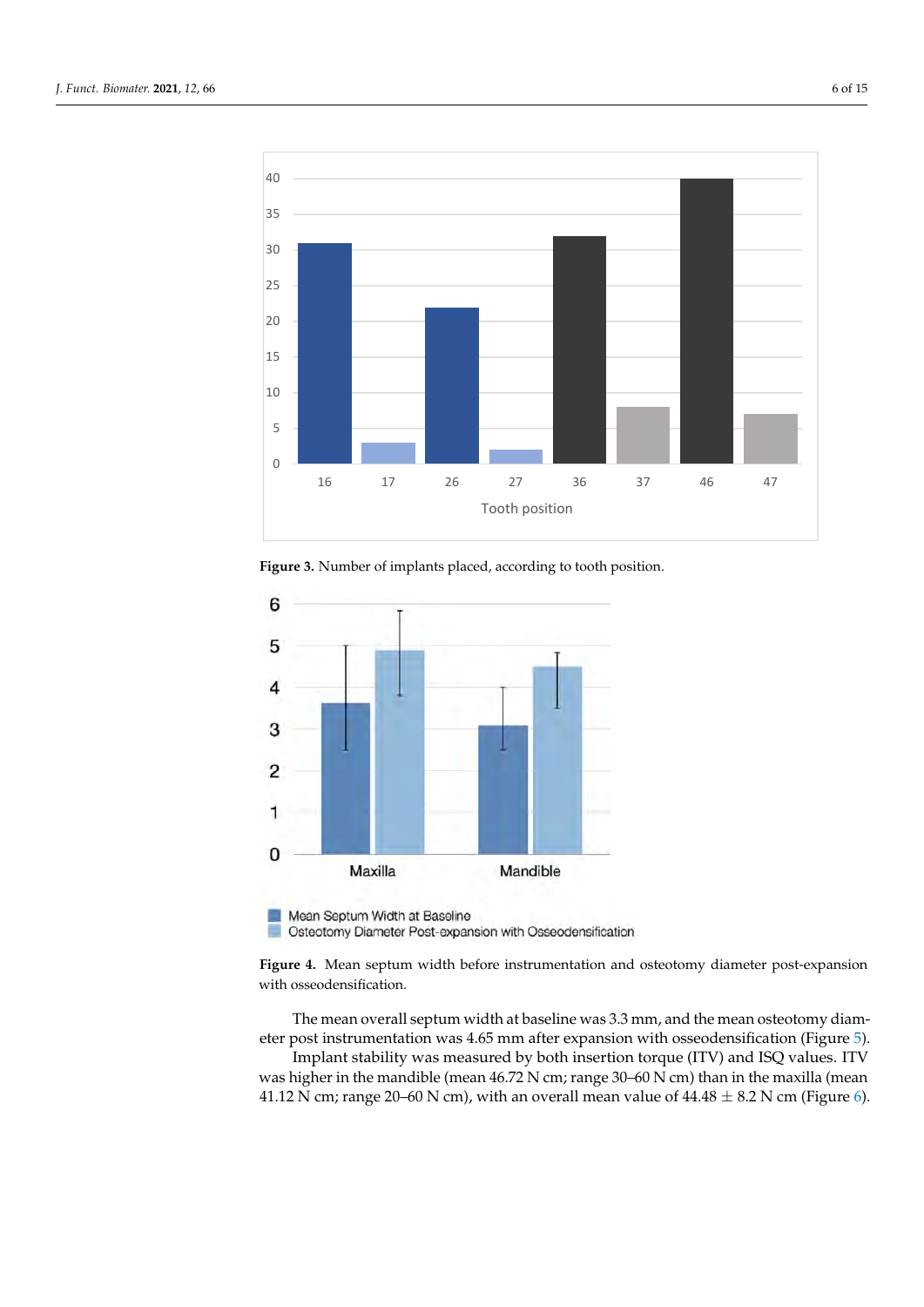<span id="page-6-0"></span>

Figure 5. Mean overall septum width at baseline and osteotomy diameter post-expansion righteer. Them even

<span id="page-6-1"></span>

**Figure 6.** Insertion torque value (ITV) of implants placed. **Figure 6.** Insertion torque value (ITV) of implants placed.

Table 2. Implant diameter ranged from 4.2 to 6.4 mm, and length ranged from 10 to 13 mm, mandible and six in the maxilla) failed (Table 3): seven within the healing period before final impression and three after loading, resulting in a survival rate of 93.1%. Only two centers included smoker patients ( $n = 6$ ), who did not experience implant failure; therefore, no correlation could be assessed between smoking and implant failure. The Kaplan–Meier Only 6.2% of the implants had an ITV <3 5 N cm, while 35.9% had an ITV  $\geq$  50 N cm. Mean ISQ was 72.8 (range 60–82) at baseline on the day of surgery (ISQS) and 78.9 (range Mean ISQ was 72.8 (range 60–82) at baseline on the day of surgery (ISQS) and 78.9 (range 70–88) after the osseointegration period, before final impression (ISQR), as described in 70–88) after the osseointegration period, before final impression (ISQR), as described in depending on the implant system used in each center. A total of ten implants (four in the estimator predicted a 93.1% survival rate at 12 months follow-up (Figure [7\)](#page-7-2).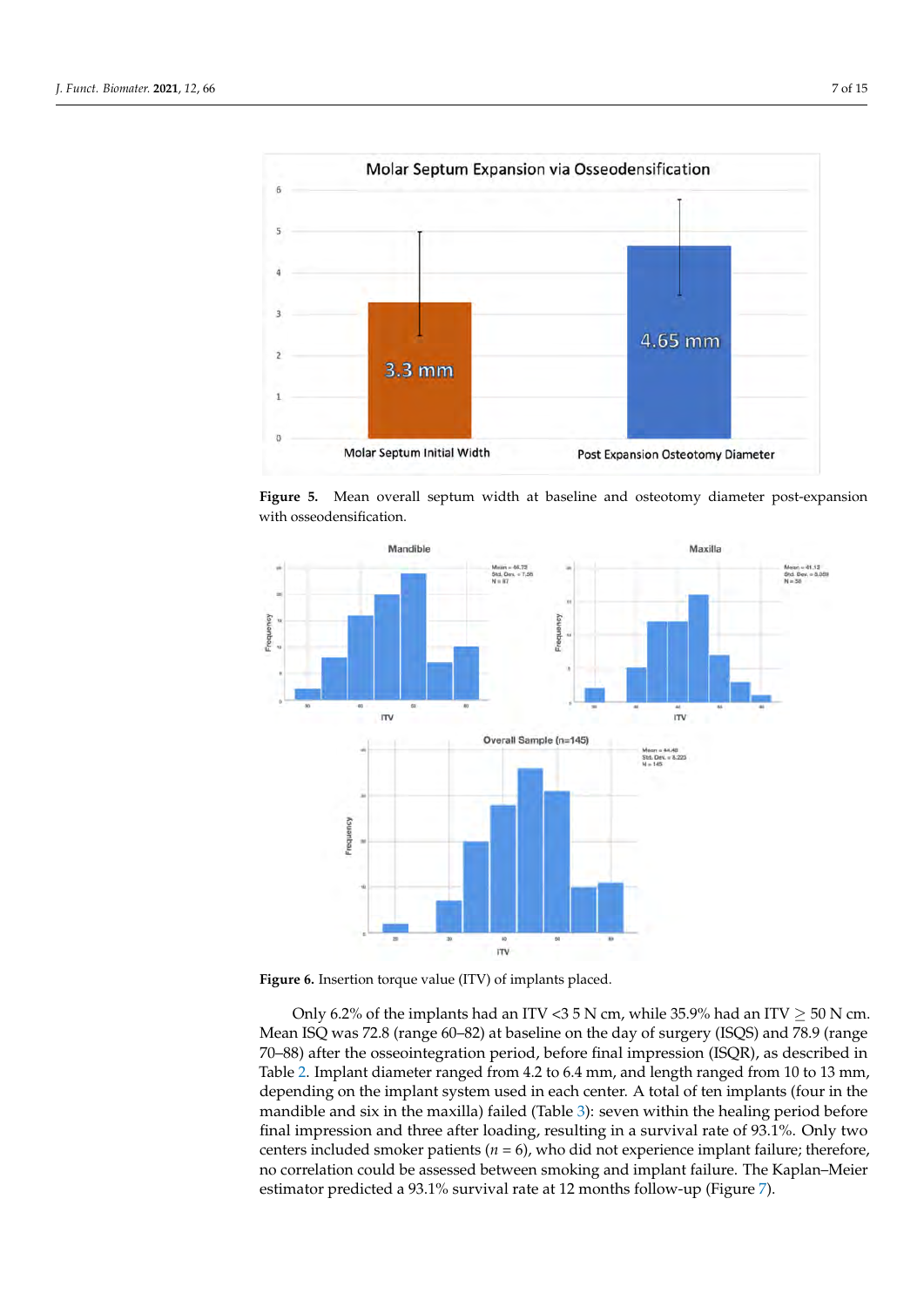|          |                | <b>ISQS</b> | <b>ISQR</b> |
|----------|----------------|-------------|-------------|
| Maxilla  | Mean           | 71.47       | 77.26       |
|          | N              | 58          | 54          |
|          | Std. Deviation | 4.231       | 3.004       |
| Mandible | Mean           | 73.72       | 79.88       |
|          | N              | 87          | 84          |
|          | Std. Deviation | 4.358       | 3.730       |
| Total    | Mean           | 72.82       | 78.86       |
|          | N              | 145         | 138         |
|          | Std. Deviation | 4.434       | 3.684       |

<span id="page-7-0"></span>**Table 2.** Mean ISQ measurement on day of surgery and in restorative phase after osseointegration period.

ISQS–ISQ in day of surgery; ISQR–ISQ in restorative phase.

<span id="page-7-1"></span>

| <b>Implant Company</b> | <b>Diameter</b> | <b>ITV</b> | <b>ISQ</b> | Septum Pre | <b>Septum Post</b> | <b>Timing of Failure</b> |
|------------------------|-----------------|------------|------------|------------|--------------------|--------------------------|
| Neobiotech             | 5               | 55         | 76         | 3.5        | 4.8                | After                    |
| Neobiotech             | 5               | 35         | 65         | 3.4        | 4.8                | Before                   |
| Dentium                | 5               | 40         | 68         | 2.8        | 4.5                | Before                   |
| Zimmer                 | 5.2             | 20         | 63         | 5          | 5.5                | Before                   |
| Zimmer                 | 5               | 20         | 62         | 4          | 5.5                | Before                   |
| Zimmer                 | 4.7             | 30         | 60         | 2.5        | 4.5                | After                    |
| Megagen                | 5.0             | 30         | 70         | 3.5        | 4.8                | After                    |
| Adin                   | 4.3             | 50         | 75         | 3          | 4.5                | Before                   |
| Adin                   | 5               | 45         | 70         | 3          | 4.5                | Before                   |
| Adin                   | 4.3             | 50         | 74         | 2.5        | 3.8                | Before                   |
| Mean                   | 4.85            | 37.5       | 68.3       | 3.32       | 4.7                |                          |

**Table 3.** Description of failed implants.

<span id="page-7-2"></span>

#### **Survival distribution function**

**Figure 7.** Kaplan–Meier survival curve for survival estimate. **immediate implant in plant is not example in the outer Figure 7.** Kaplan–Meier survival curve for survival estimate.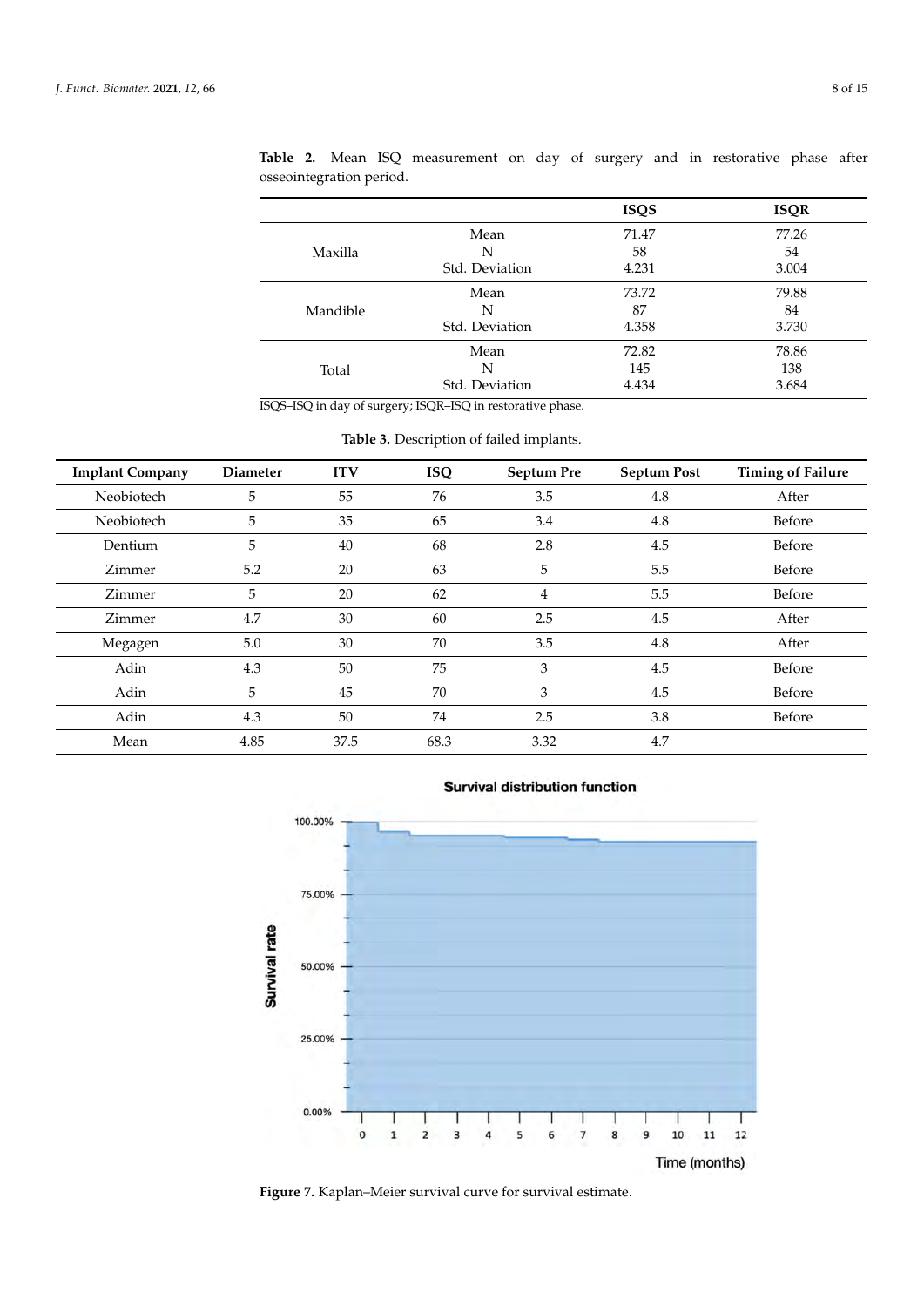#### **4. Discussion**

According to a recent systematic review and meta-analysis [\[8\]](#page-13-5), the suggested approach for IIP in molar extraction sockets includes a flapless procedure, a one-stage implant placement, grafting the gap, and the use of implants with <5 mm diameter. Flapless surgery may not only contribute to decreased operative time, but also to faster healing, reduction of peri-implant tissue collapse, less postoperative complications, and improved patient comfort [\[8\]](#page-13-5). This approach was followed by all centers in this study, except for the implant diameter. In fact, 64.2% of the implants placed by all centers had a diameter  $\geq$  5 mm. The mean overall septum width at baseline was 3.3 mm and the mean implant diameter of all implants placed was 4.96 mm, which demonstrates the potential of the osseodensification technique to preserve the bony housing and expand the septum; thus, allowing predictably placing wider diameter implants compared to the conventional osteotomy technique.

Walker et al. [\[11\]](#page-13-8) assessed the relationship between insertion torque values and clinical outcomes and reported an implant survival rate in immediate molar implants of 86%, when insertion torque was low, and 90% to 96% when IT was medium to high, respectively. This tendency was also observed in our study, since four out of the nine implants that had an insertion torque < 35 N cm failed. Moreover, the mean insertion torque of the implants that failed  $(n = 10)$  was 37.5, while the mean insertion torque of the successful implants (*n* = 135) was 45. Regarding ISQ, implants that ended up failing had lower mean ISQ values (68.3) on the day of surgery, compared to implants successfully integrated and loaded (73.2). In a recently published multicenter controlled clinical trial [\[28\]](#page-14-0), OD drilling demonstrated significantly higher IT and temporal ISQ values relative to more conventional subtractive drilling techniques for all implant dimensions, with the exception of short implants. Therefore, we may assume that the implant survival would probably be lower with a traditional drilling protocol.

All sockets evaluated in this retrospective analysis were grafted with either allograft or alloplast (Novabone®). Bone grafting of the remaining socket voids adjacent to an immediate implant is not essential for osseointegration to occur, especially if the outer walls of the socket are intact [\[10,](#page-13-7)[37,](#page-14-7)[38\]](#page-14-8). However, its combination with a customized healing abutment, acting as a prosthetic socket seal device minimizes the amount of ridge contour change after tooth extraction and IIP, thereby contributing to better esthetics and restorative contour [ $10,38$ ], as observed in this study (Figure [8\)](#page-9-0).

Pre-operative CBCT is an essential and effective diagnostic method to evaluate socket anatomy and to define the most suitable treatment approach for each case, as well as minimizing the risk of damaging vital structures [\[39\]](#page-14-9). Historically, a minimum 3 mm width of interradicular septal bone (ISB) was deemed important to achieve initial stabilization of an immediate molar implant [\[40\]](#page-14-10). In this study, twenty-three extraction sockets had an ISB width of 2.5 mm and one had 2.8 mm. Nevertheless, the osseodensification technique used for implant site preparation allowed adequate septum expansion of all these sites, to create osteotomies diameters in a range of 3.5–4.5 mm, thereby providing adequate implant stability upon insertion. Moreover, since it pushes bone in a both lateral and apical direction, instead of removing it, osseodensification also predictably allows sinus elevation using a crestal approach in maxillary molar sockets with reduced residual bone height below the sinus floor [\[33\]](#page-14-4).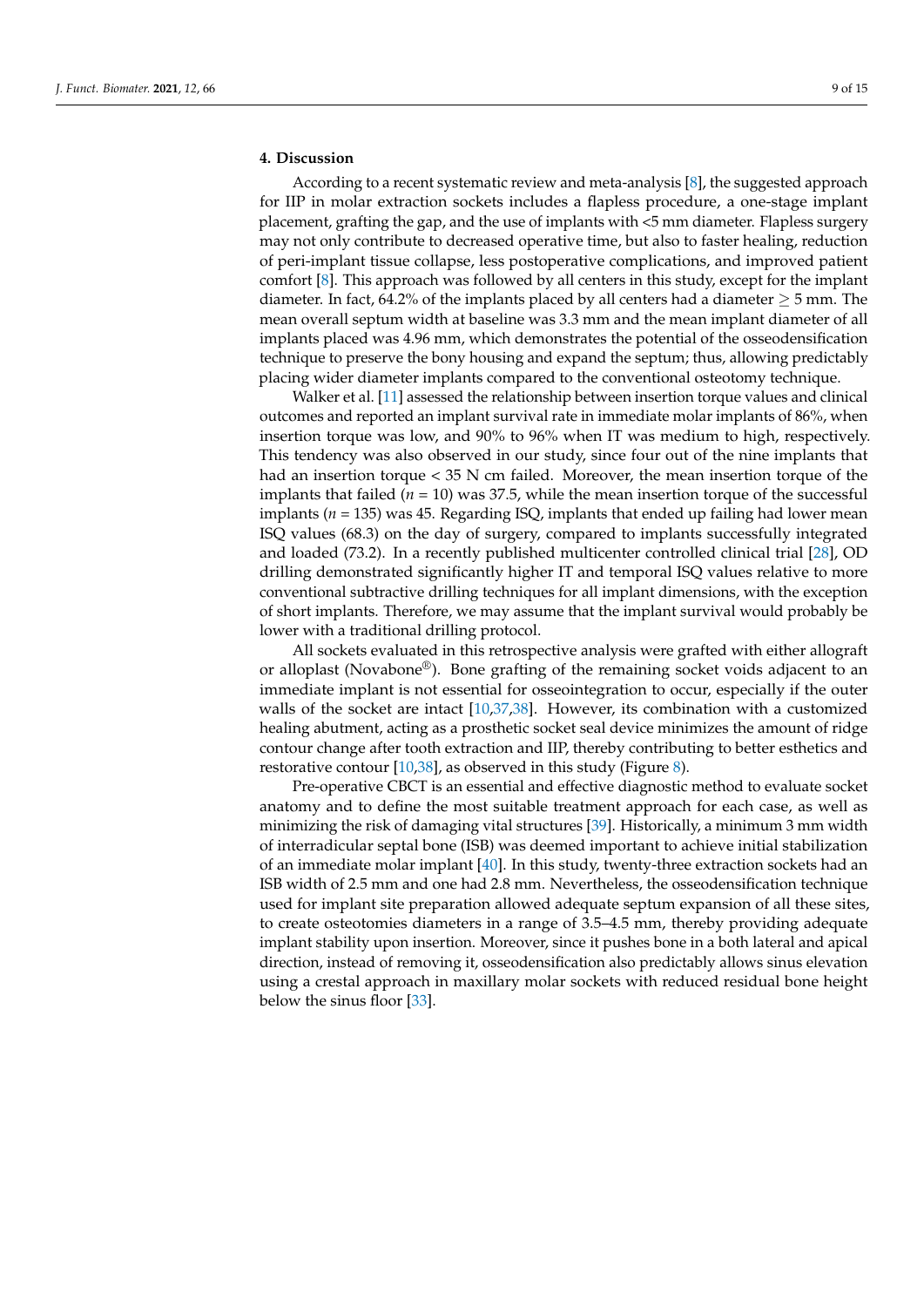<span id="page-9-0"></span>

Figure 8. Representative clinical case with 3-year clinical and radiographic follow-up. (a) CBCT of maxillary left first molar showing periapical infection with extensive bone loss buccally and palatally. (b) Root section for tooth extraction as atraumatic as possible. (c) Septum preservation after extraction.  $(d,e)$  Initial osteotomy depth at 10 mm. (f) Implant site preparation, optimized with osseodensification. (g,h) Implant placed in the expanded septum. (i) Allograft placed in the root sockets to fill the extraction socket. (j–l) Adequate implant stability allowed for the placement of a fully contoured customized socket sealing healing abutment out of occlusion. (**m**) Healing after 3 months, with contour maintenance. (**n**,**o**) ISQ measurement after osseointegration period. (**p**–**r**) Clinical and radiographic follow-up after 3 years.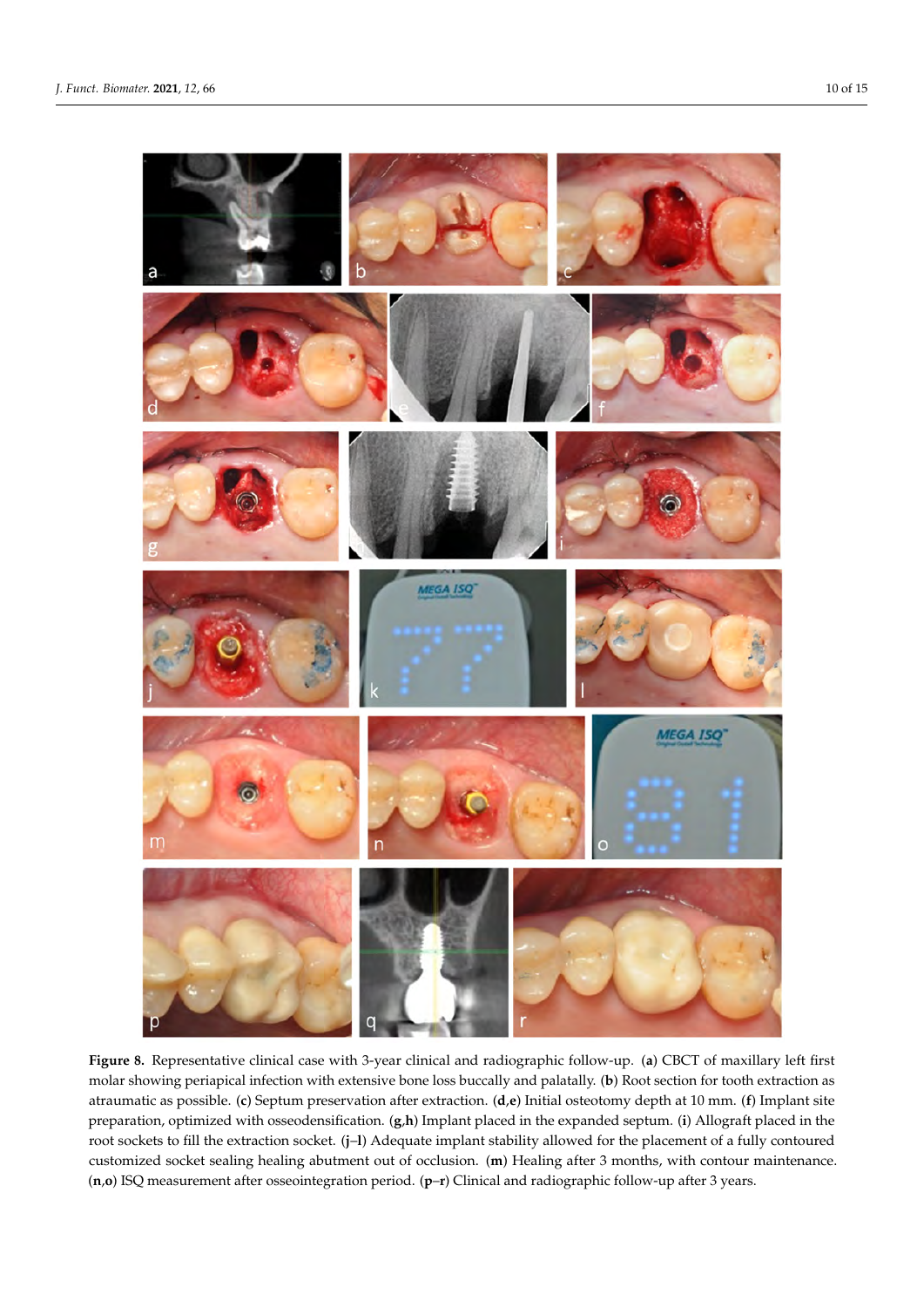Traditionally, Smith and Tarnow classification type B sockets [\[14\]](#page-13-11) with narrow septa are commonly managed by clinicians through the placement of an immediate implant into the palatal root socket of maxillary molars or into one of the two mandibular molar root sockets [\[41\]](#page-14-11). However, this may lead to potential food impaction and tissue inflammation, due to poor emergence profile of the restoration. Furthermore, Smith et al. [\[42\]](#page-14-12) observed, in a retrospective study of 300 implants, that there is a direct correlation between the horizontal implant–tooth distance and the incidence of adjacent tooth decay. Therefore, immediate implant placement in the mesial or distal molar root sockets may significantly increase the risk of decay in the furthest tooth. Accordingly, the ideal implant positioning in molar sockets will most often require the osteotomy to be in the septum. Osseodensification may facilitate the preservation and the expansion of the interradicular septum, thus enhancing the ability to predictably place implants with adequate stability in both type B and C sockets, as shown in this study (Figure [9\)](#page-11-0).

The traditional classification of molar extraction sockets by Smith and Tarnow [\[14\]](#page-13-11) is based on the amount of interradicular septal bone remaining post instrumentation around immediately placed implants, but it does not take into account the specific measurement of the septum width pre-instrumentation nor pre-implant placement. Furthermore, the specific type of the socket in this classification is dependent on the diameter of the implant placed. Therefore, the authors of the present study propose a new diagnostic classification that is based on the initial septal bone width prior to site preparation and implant placement, which would allow adequate treatment planning. The new classification (Figure [10\)](#page-12-0) includes four categories: S-I: septum initial width >4 mm; S-II: septum initial width  $= 3-4$  mm; S-III: septum initial width  $= 2-3$  mm; and S-IV: septum initial width < 2 mm/no septal bone. The relevance of this new diagnostic classification is related to the fact that, with osseodensification instrumentation, and due to bone preservation and plastic expansion, it is possible to convert type B sockets into type A, and type C into type B [\[14\]](#page-13-11), as was observed in this study. According to our classification, only S-IV sockets represent an exclusion criterium for septum expansion with osseodensification. This would either indicate the placement of ultra-wide implants or a delayed placement approach. In fact, our results showed that osseodensification allowed immediate implant placement in the first three categories (S-I, S-II, and S-III) of this new classification, with adequate implant stability.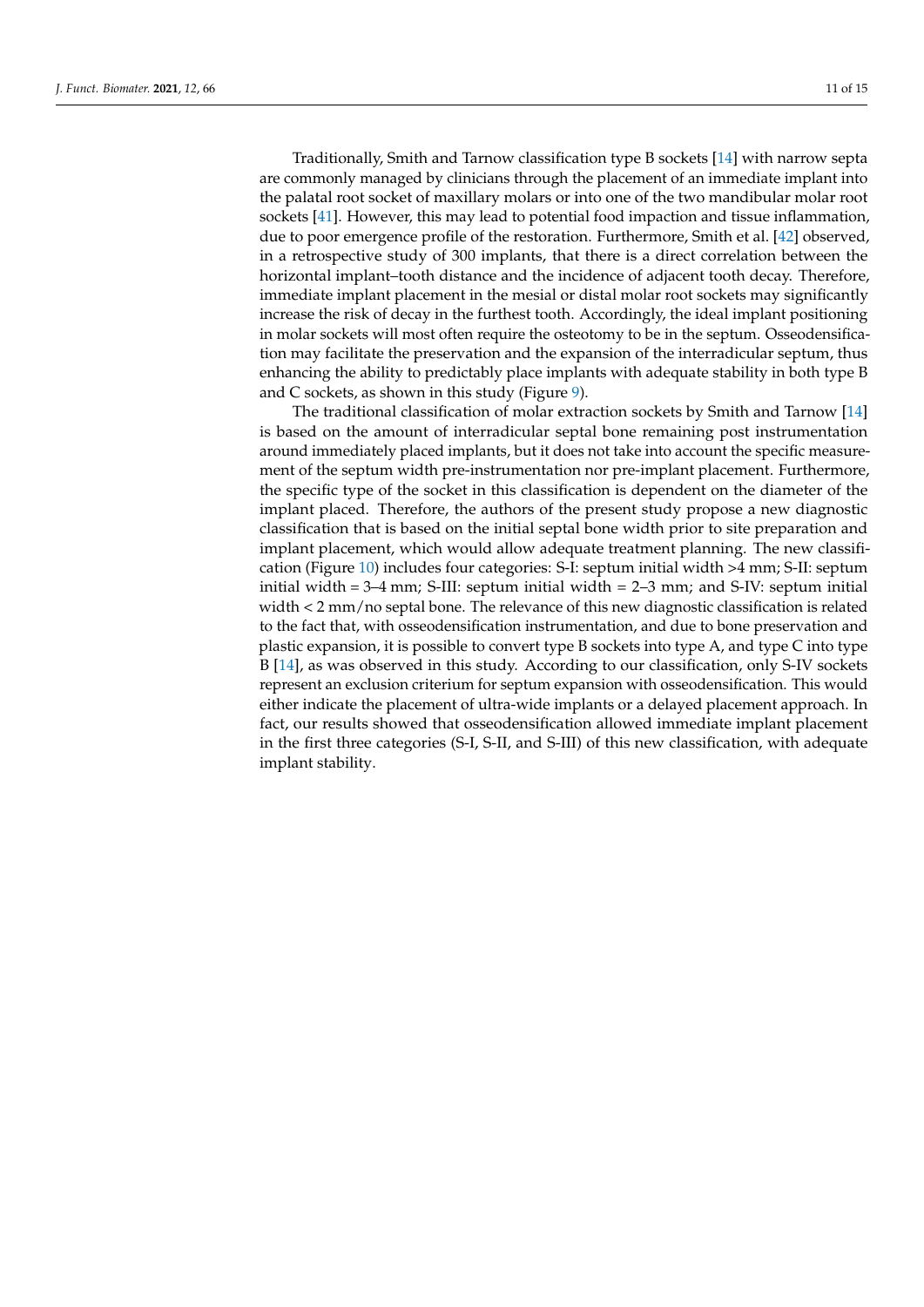<span id="page-11-0"></span>

Figure 9. Representative clinical case with 4-year clinical and radiographic follow-up. (a) Initial radiograph with 4 mm of residual alveolar bone height. (a) Clinical situation at baseline. (b) Occlusal view after gentle tooth extraction with maintenance of interradicular septum. (c–h) Septum expansion after sequential instrumentation with osseodensification. (**d**) Radiograph of densifying bur VT1525 (2.0) in interradicular septum. (**i**,**j**) ISQ measurement after implant placement (**d**) Radiograph of densifying bur VT1525 (2.0) in interradicular septum. (**i,j**) ISQ measurement after implant placement<br>(primary stability). (**k–m**) Grafting of the gap and socket sealing with large healing abutment. (**n** osseointegration period (secondary stability). (o) Contour maintenance after healing. (p,q) Clinical and radiographic follow-up after 4 years. follow-up after 4 years.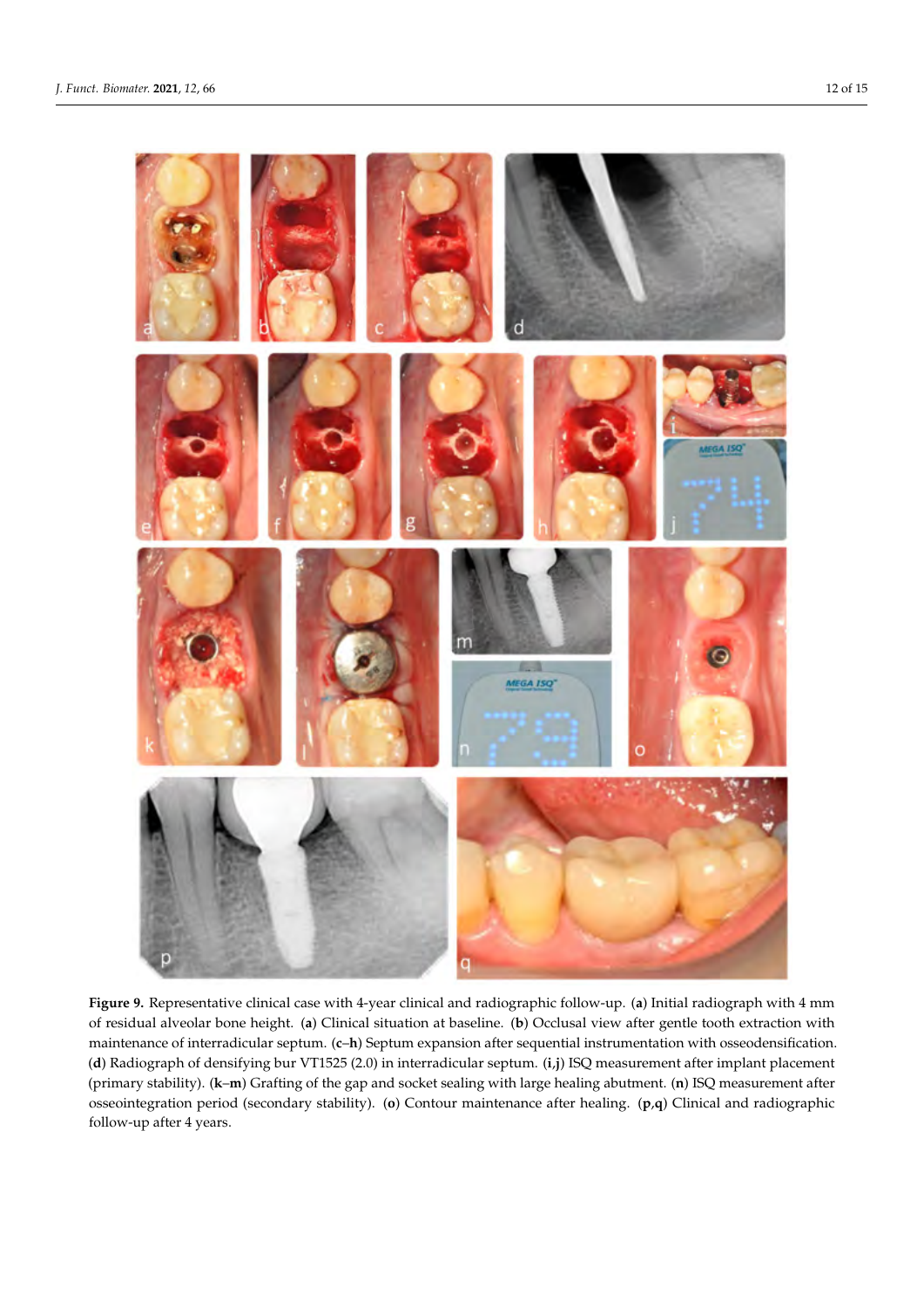<span id="page-12-0"></span>

Socket SI - Septum width > 4 mm

Socket SII - Septum width = 3-4 mm



Socket SIII - Septum width = 2-3 mm

Socket SIV - Septum width < 2 mm / no septal bone

Figure 10. New molar socket classification according to the initial interradicular septum width. (SI—septum width > 4 mm;<br>--mm; SII—septum width = 3–4 mm; SIII—septum width = 2–3 mm; SIV—septum width < 2 mm/no septal bone) SII—septum width = 3–4 mm; SIII—septum width = 2–3 mm; SIV—septum width < 2 mm/no septal bone).

## **5. Conclusions 5. Conclusions**

a viable and predictable method for interradicular septum expansion and immediate viable and predictable method for interradicular septum expansion and immediate implant placement with adequate stability in molar extraction sockets. Furthermore, it mightni placement with adequate stability in molar extraction sockets. Furthermore, it allowed the introduction of a new molar socket classification, based on the available septum and we are introduction of a new molar society classification, select on the available septent width prior to instrumentation. In the future, well-designed controlled clinical studies are septual  $\mu$  is the function of  $\mu$  th prior to  $\mu$  the future, we have function  $\mu$  the future controlled controlled controlled controlled controlled controlled controlled controlled controlled controlled controlled c needed to confirm these results and further explore the potential advantages of this site<br>preparation technique preparation technique. This up-to-5-year follow-up retrospective study showed that osseodensification is

J.G., S.H.; validation, J.G., J.J.M., R.N.; formal analysis, J.G., S.H.; investigation, S.B.; J.G., S.H., .<br>C.S., Z.M.; resources, S.H.; data curation, J.G., S.H.; writing—original draft preparation, J.G., S.H.; writing—review and editing, J.G., S.H., J.J.M., R.N.; visualization, J.G., S.H.; supervision, J.G., S.H., **Author Contributions:** Conceptualization, S.B., J.G., S.H.; methodology, S.B., J.G., S.H.; software, J.J.M., R.N. All authors have read and agreed to the published version of the manuscript.

**Funding:** This research received funding from the Foundation for Science and Technology, I.P., ID UIDB/04585/2020.

**Institutional Review Board Statement:** This study was declared exempt from the appropriate Institutional Review Board.

**Informed Consent Statement:** Informed consent was obtained from all subjects involved in the study.

**Data Availability Statement:** Data can be requested to the corresponding author upon reasonable request.

**Conflicts of Interest:** S.H. developed the novel osseodensification technique and invented the patented multifluted densifying burs that were utilized. None of the remaining authors report any conflict of interest.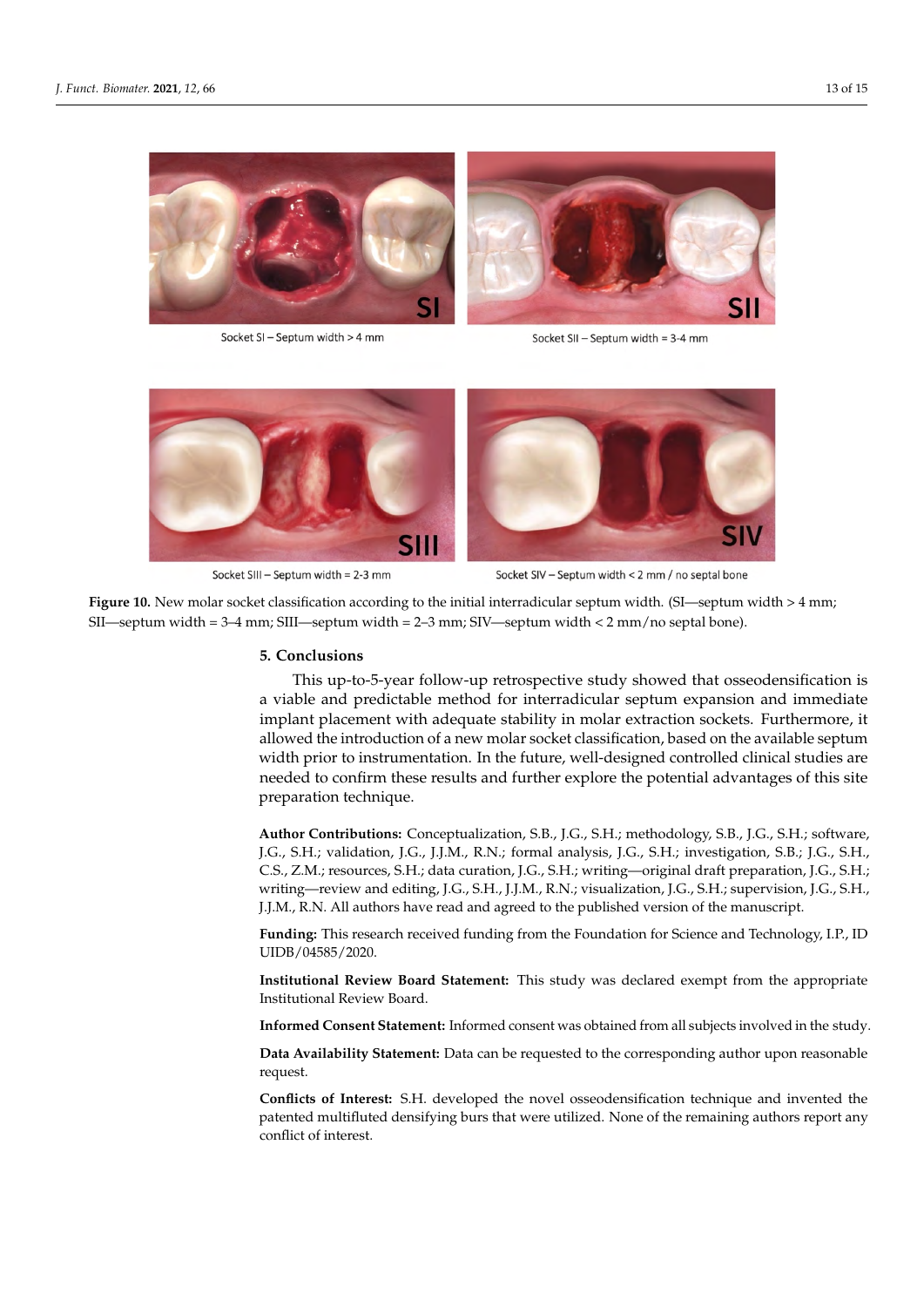#### **References**

- <span id="page-13-0"></span>1. Schulte, W.; Heimke, G. The Tübinger immediate implant. *Quintessenz* **1976**, *27*, 17–23.
- <span id="page-13-1"></span>2. Lazzara, R. Immediate implant placement into extraction sites: Surgical and restorative advantages. *Int. J. Periodontics Restor. Dent.* **1989**, *9*, 332–343.
- 3. Chen, S.; Wilson, T.J.; Hämmerle, C. Immediate or early placement of implants following tooth extraction: Review of biologic basis, clinical procedures, and outcomes. *Int. J. Oral Maxillofac. Implant.* **2004**, *19*, 12–25.
- 4. Wagenberg, B.; Froum, S. A retrospective study of 1925 consecutively placed immediate implants from 1988 to 2004. *Int. J. Oral Maxillofac. Implant.* **2006**, *21*, 70–80.
- <span id="page-13-2"></span>5. Schwartz-Arad, D.; Chaushu, G. The Ways and Wherefores of Immediate Placement of Implants into Fresh Extraction Sites: A Literature Review. *J. Periodontol.* **1997**, *68*, 915–923. [\[CrossRef\]](http://doi.org/10.1902/jop.1997.68.10.915) [\[PubMed\]](http://www.ncbi.nlm.nih.gov/pubmed/9358358)
- <span id="page-13-3"></span>6. Smith, R.B.; Tarnow, D.P.; Sarnachiaro, G. Immediate Placement of Dental Implants in Molar Extraction Sockets: An 11-Year Retrospective Analysis. *Compend. Contin. Educ. Dent.* **2019**, *40*, 166–170.
- <span id="page-13-4"></span>7. Ketabi, M.; Deporter, D.; Atenafu, E.G. A Systematic Review of Outcomes Following Immediate Molar Implant Placement Based on Recently Published Studies. *Clin. Implant. Dent. Relat. Res.* **2016**, *18*, 1084–1094. [\[CrossRef\]](http://doi.org/10.1111/cid.12390) [\[PubMed\]](http://www.ncbi.nlm.nih.gov/pubmed/26856388)
- <span id="page-13-5"></span>8. Ragucci, G.M.; Elnayef, B.; Criado-Cámara, E.; Del Amo, F.S.-L.; Hernández-Alfaro, F. Immediate implant placement in molar extraction sockets: A systematic review and meta-analysis. *Int. J. Implant. Dent.* **2020**, *6*, 40. [\[CrossRef\]](http://doi.org/10.1186/s40729-020-00235-5)
- <span id="page-13-6"></span>9. Schwartz-Arad, D.; Grossman, Y.; Chaushu, G. The Clinical Effectiveness of Implants Placed Immediately into Fresh Extraction Sites of Molar Teeth. *J. Periodontol.* **2000**, *71*, 839–844. [\[CrossRef\]](http://doi.org/10.1902/jop.2000.71.5.839)
- <span id="page-13-7"></span>10. Fugazzotto, P.A. Implant Placement at the Time of Mandibular Molar Extraction: Description of Technique and Preliminary Results of 341 Cases. *J. Periodontol.* **2008**, *79*, 737–747. [\[CrossRef\]](http://doi.org/10.1902/jop.2008.070293)
- <span id="page-13-8"></span>11. Walker, L.R.; Morris, G.A.; Novotny, P.J. Implant insertional torque values predict outcomes. *J. Oral Maxillofac. Surg.* **2011**, *69*, 1344–1349. [\[CrossRef\]](http://doi.org/10.1016/j.joms.2010.11.008)
- <span id="page-13-9"></span>12. Bavetta, G.; Bavetta, G.; Randazzo, V.; Cavataio, A.; Paderni, C.; Grassia, V.; Dipalma, G.; Gargiulo Isacco, C.; Scarano, A.; De Vito, D.; et al. A retrospective study on insertion torque and implant stability quotient (isq) as stability parameters for immediate loading of implants in fresh extraction sockets. *Biomed. Res. Int.* **2019**, *2019*, 9720419. [\[CrossRef\]](http://doi.org/10.1155/2019/9720419) [\[PubMed\]](http://www.ncbi.nlm.nih.gov/pubmed/31781659)
- <span id="page-13-10"></span>13. Atieh, M.A.; Payne, A.G.T.; Duncan, W.J.; de Silva, R.K.; Cullinan, M.P. Immediate placement or immediate restoration/loading of single implants for molar tooth replacement: A systematic review and meta-analysis. *Int. J. Oral Maxillofac. Implant.* **2010**, *25*, 401–415.
- <span id="page-13-11"></span>14. Smith, R.B.; Tarnow, D.P. Classification of Molar Extraction Sites for Immediate Dental Implant Placement: Technical Note. *Int. J. Oral Maxillofac. Implant.* **2013**, *28*, 911–916. [\[CrossRef\]](http://doi.org/10.11607/jomi.2627)
- <span id="page-13-12"></span>15. Marquezan, M.; Osório, A.; Sant'Anna, E.; Souza, M.M.; Maia, L. Does bone mineral density influence the primary stability of dental implants? A systematic review. *Clin. Oral Implant. Res.* **2012**, *23*, 767–774. [\[CrossRef\]](http://doi.org/10.1111/j.1600-0501.2011.02228.x)
- <span id="page-13-13"></span>16. Farronato, D.; Manfredini, M.; Stocchero, M.; Caccia, M.; Azzi, L.; Farronato, M. Influence of Bone Quality, Drilling Protocol, Implant Diameter/Length on Primary Stability: An In Vitro Comparative Study on Insertion Torque and Resonance Frequency Analysis. *J. Oral Implant.* **2020**, *46*, 182–189. [\[CrossRef\]](http://doi.org/10.1563/aaid-joi-D-19-00145)
- <span id="page-13-14"></span>17. Javed, F.; Ahmed, H.; Crespi, R.; Romanos, G. Role of primary stability for successful osseointegration of dental implants: Factors of influence and evaluation. *Interv. Med. Appl. Sci.* **2013**, *5*, 162–167. [\[CrossRef\]](http://doi.org/10.1556/imas.5.2013.4.3) [\[PubMed\]](http://www.ncbi.nlm.nih.gov/pubmed/24381734)
- <span id="page-13-15"></span>18. Greenstein, G.; Cavallaro, J. Implant Insertion Torque: Its Role in Achieving Primary Stability of Restorable Dental Implants. *Compend. Contin. Educ. Dent.* **2017**, *38*, 88–95.
- <span id="page-13-16"></span>19. Hattingh, A.; De Bruyn, H.; Vandeweghe, S. A retrospective study on ultra-wide diameter dental implants for immediate molar replacement. *Clin. Implant. Dent. Relat. Res.* **2019**, *21*, 879–887. [\[CrossRef\]](http://doi.org/10.1111/cid.12759)
- 20. Hattingh, A.; Hommez, G.; De Bruyn, H.; Huyghe, M.; Vandeweghe, S. A prospective study on ultra-wide diameter dental implants for immediate molar replacement. *Clin. Implant. Dent. Relat. Res.* **2018**, *20*, 1009–1015. [\[CrossRef\]](http://doi.org/10.1111/cid.12666) [\[PubMed\]](http://www.ncbi.nlm.nih.gov/pubmed/30255544)
- <span id="page-13-17"></span>21. Hattingh, A.; De Bruyn, H.; Ackermann, A.; Vandeweghe, S. Immediate Placement of Ultrawide-Diameter Implants in Molar Sockets: Description of a Recommended Technique. *Int. J. Periodontics Restor. Dent.* **2018**, *38*, 17–23. [\[CrossRef\]](http://doi.org/10.11607/prd.3433) [\[PubMed\]](http://www.ncbi.nlm.nih.gov/pubmed/29240200)
- <span id="page-13-18"></span>22. Huwais, S.; Meyer, E. A Novel Osseous Densification Approach in Implant Osteotomy Preparation to Increase Biomechanical Primary Stability, Bone Mineral Density, and Bone-to-Implant Contact. *Int. J. Oral Maxillofac. Implant.* **2017**, *32*, 27–36. [\[CrossRef\]](http://doi.org/10.11607/jomi.4817) [\[PubMed\]](http://www.ncbi.nlm.nih.gov/pubmed/27741329)
- <span id="page-13-22"></span>23. Trisi, P.; Berardini, M.; Falco, A.; Podaliri Vulpiani, M. New osseodensification implant site preparation method to increase bone density in low-density bone: In vivo evaluation in sheep. *Implant. Dent.* **2016**, *25*, 24–31. [\[CrossRef\]](http://doi.org/10.1097/ID.0000000000000358)
- <span id="page-13-21"></span>24. Lahens, B.; Neiva, R.; Tovar, N.; Alifarag, A.M.; Jimbo, R.; Bonfante, E.A.; Bowers, M.M.; Cuppini, M.; Freitas, H.; Witek, L.; et al. Biomechanical and histologic basis of osseodensification drilling for endosteal implant placement in low density bone. An experimental study in sheep. *J. Mech. Behav. Biomed. Mater.* **2016**, *63*, 56–65. [\[CrossRef\]](http://doi.org/10.1016/j.jmbbm.2016.06.007) [\[PubMed\]](http://www.ncbi.nlm.nih.gov/pubmed/27341291)
- <span id="page-13-19"></span>25. Alifarag, A.M.; Lopez, C.D.; Neiva, R.F.; Tovar, N.; Witek, L.; Coelho, P.G. Atemporal osseointegration: Early biomechanical stability through osseodensification. *J. Orthop. Res.* **2018**, *36*, 2516–2523. [\[CrossRef\]](http://doi.org/10.1002/jor.23893)
- <span id="page-13-20"></span>26. Kold, S.; Bechtold, J.E.; Ding, M.; Chareancholvanich, K.; Rahbek, O.; Søballe, K. Compacted cancellous bone has a spring-back effect. *Acta Orthop. Scand.* **2003**, *74*, 591–595. [\[CrossRef\]](http://doi.org/10.1080/00016470310018018)
- <span id="page-13-23"></span>27. Lopez, C.D.; Alifarag, A.M.; Torroni, A.; Tovar, N.; Diaz-Siso, J.R.; Witek, L.; Rodriguez, E.D.; Coelho, P.G. Osseodensification for enhancement of spinal surgical hardware fixation. *J. Mech. Behav. Biomed. Mater.* **2017**, *69*, 275–281. [\[CrossRef\]](http://doi.org/10.1016/j.jmbbm.2017.01.020)